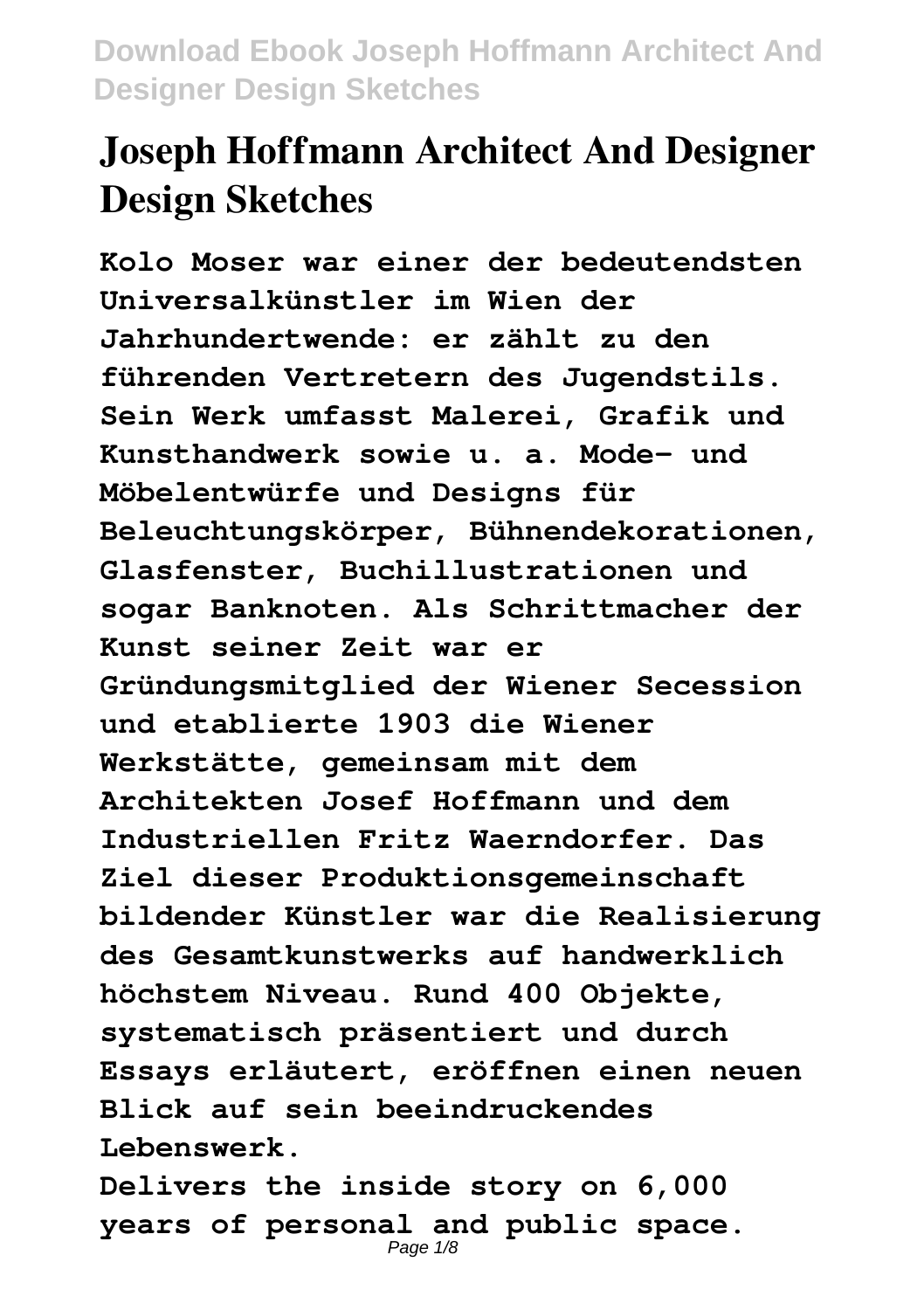**John Pile acknowledges that interior design is a field with unclear boundaries, in which construction, architecture, the arts and crafts, technology and product design all overlap. Yearning for Beauty Wiener Werkstätte, 1903-1932 Klimt, Schiele, Hoffmann, Loos In the Realm of Beauty Drawings and Objects from Conception to Design**

**Founded in 1903 by architect Josef Hoffmann and designer Koloman Moser, the Wiener Werkstätte, or Vienna Workshops, gathered architects, artists and designers committed to making design excellence available to all. As a form, the postcard presented a perfect medium for the transmission of these ideals, and so it was that in 1907 the Werkstätte began publishing a series of numbered postcards commemorating holidays, depicting new fashions and documenting the sights of Vienna. All of the major designers who worked for the Wiener Werkstätte--including Josef Hoffmann, Oskar Kokoschka, Egon Schiele, Dagobert Peche, Moriz Jung, Rudolf Kalvach, Mela Koehler and Maria Likarz--contributed to this project, and consequently these postcards constitute an important genre within Wiener Werkstätte production. This fully illustrated volume, published for the Neue Galerie's Fall 2010 exhibition of Wiener Werkstätte postcards (drawn from**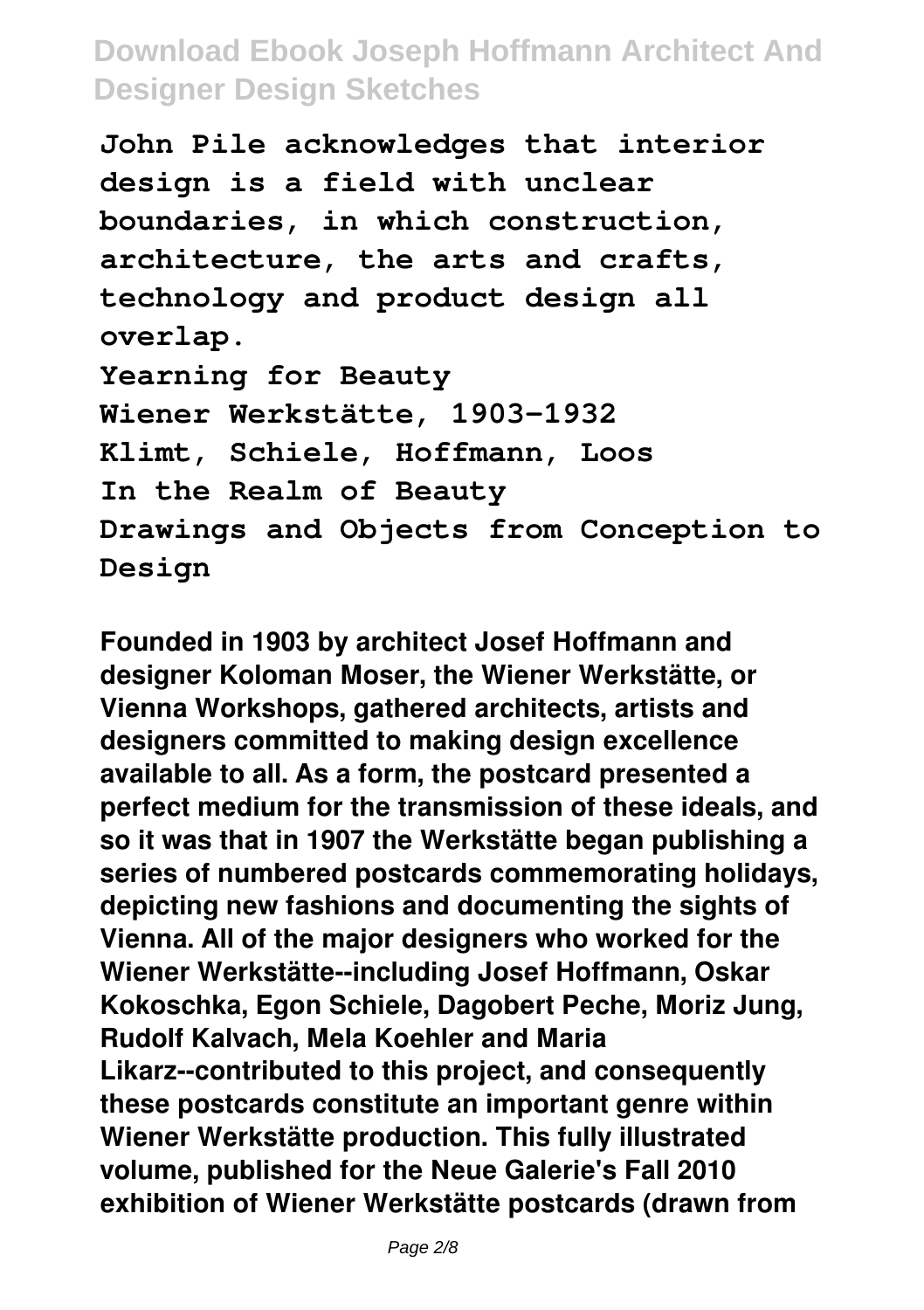**the Leonard A. Lauder Collection), is the first catalogue raisonné in English devoted to this fascinating, hitherto little-known genre.**

**This book includes examples of the Wiener Werkstatte's iconic aesthetic and covers all of the significant artists who were a part of the collective.**

**Architect and Designer, 1870 - 1956 ; Galerie Metropol, Wien, New York ; 1981**

**Josef Hoffmann (1870-1956)**

**Networks in Literature, Visual and Performing Arts, and other Cultural Practices**

**Selbstbiographie / Autobiography**

**Catalogue of an Exhibition November-December 1977 Josef Hoffman**

The Description for this book, Josef Hoffmann: The Architectural Work, will be forthcoming.

Joseph HoffmannArchitect and Designer Design SketchesPomegranateJosef HoffmannArchitect and Designer, 1870-1956Wien ; New York, N.Y., USA : Galerie MetropolJoseph HoffmannArchitect and Designer 1870-1956JOSEF HOFFMANN 1870-1956: Progress Through BeautyThe Guide to His OeuvreBirkhaüser Josef Hoffmann - Architect and Designer Selections from the Leonard A. Lauder Collection : a Catalogue Raisonné Vienna Encyclopedia of Interior Design Josef Hoffmann, 1870-1956, Architect and Designer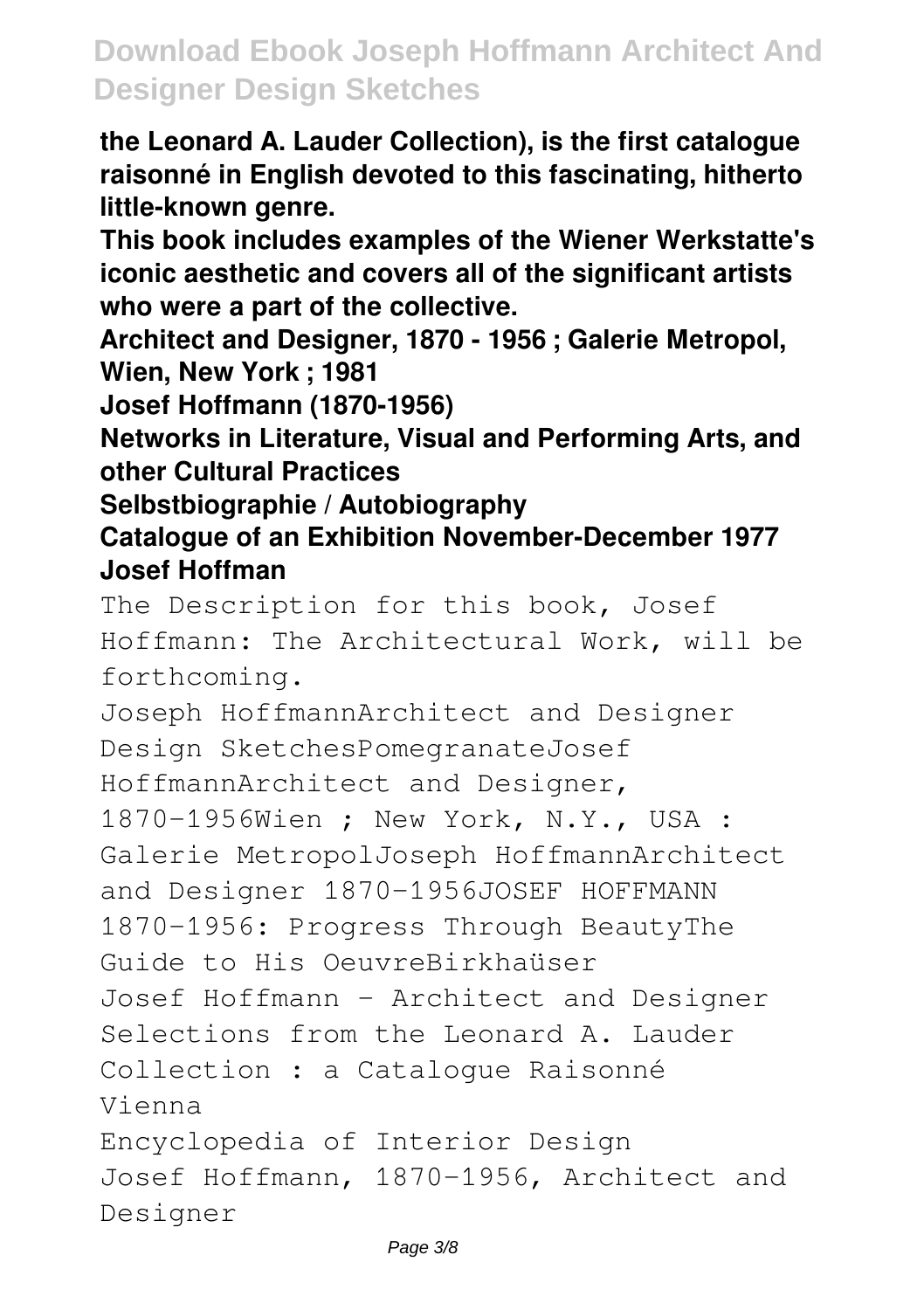Interiors 1902-1913 : the Making of an Exhibition

**Edited by Peter Noever, Etienne Davignon, Paul Dujardin and Anne Mommens. Essays by Val rie Dufour, Anette Freytag, Siegfried Mattl, Paulus Raine and Eduard F. Sekler, and conversations with Marc Hotermans and Heimo Zobernig.**

**In 1900 Vienna was one of the most exciting places to live in the world. Its glamorous high society was the envy of Europe, and it was the centre of an exploding arts movement that set the tone for the following century. Bonyhady follows the lives of three generations of women in his family who lived in Vienna, eventually fleeing to escape the Nazis and settling in a small flat in Cremorne.**

**The Wiener Werkstätte and the Stoclet House**

**Architect and Designer, 1870-1956 Josef Hoffmann**

#### **Exhibition November-December 1977. -- Architect and Designer Design Sketches 1870-1956 ; November - December 1977**

The influence of the Austrian architect and designer Josef Hoffmann (1870-1956) is extraordinary. Part of the "Basic Architecture" series, this book features introductory essays exploring his life and work; the important works presented in chronological order; and, an appendix including a list of works, biography, bibliography and a map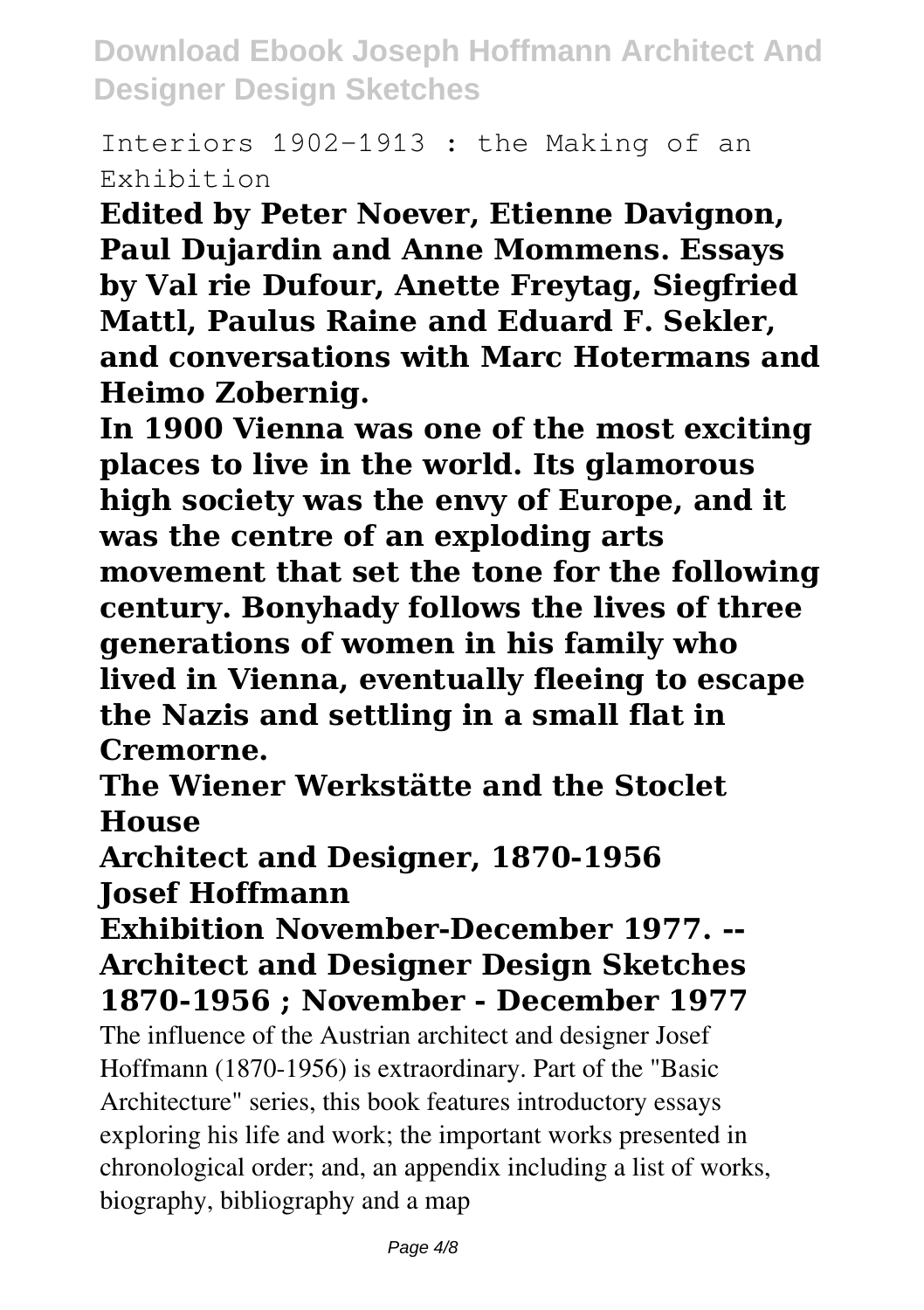First published in 1997. Routledge is an imprint of Taylor & Francis, an informa company. The Guide to His Oeuvre The fortunes of my Viennese family Architect and Designer 1870-1956 A Pioneer of Modern Architecture and Design in Austria The Luxury of Beauty Design Classics : [catalog of an Exhibition Held At] the Fort Worth Art Museum, November 17-January 9, 1983 *Vienna: Art and Design: Klimt, Schiele, Hoffmann, Loos is a stylish and timeless publication that highlights this extraordinary and provocative period when a unique generation of artistic and intellectual geniuses laid the foundations for life in the twentieth century. Beginning in 1897 artists such as Gustav Klimt, Josef Hoffmann, Koloman Moser, Adolf Loos and Egon Schiele transformed Vienna into a dynamic, vibrant metropolis at the forefront of groundbreaking modernism. This book is the first comprehensive document to the complete works of Josef Hoffmann. As a student of Otto Wagner, a founding member of the Vienna Secession art movement (1897), a professor at the Vienna School of Arts and Crafts (Kunstgewerbeschule) (1899-1936), and co-founder of the*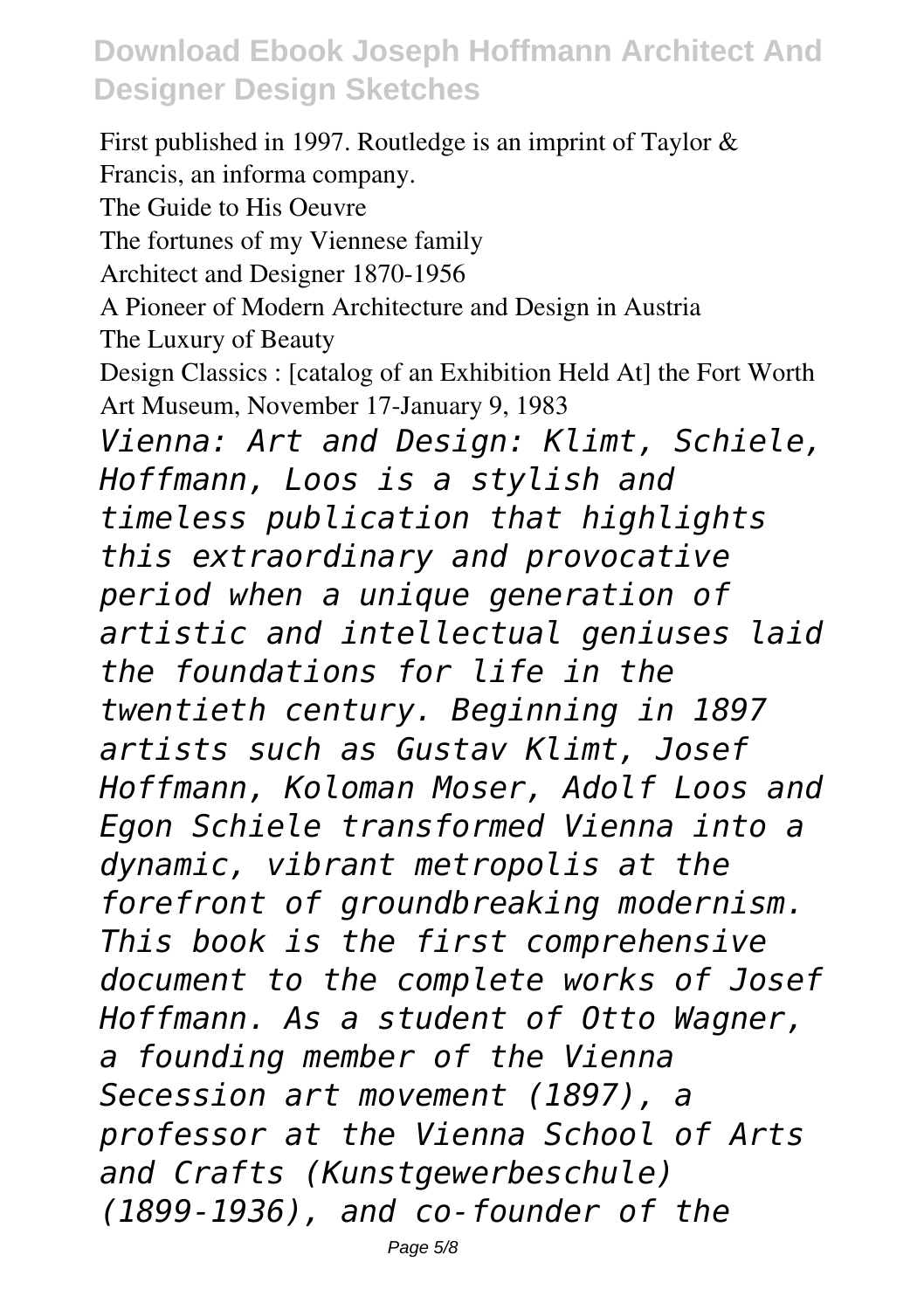*Wiener Werkstätte cooperative (1903), the Deutscher Werkbund association (1907) and the Österreichischer Werkbund (1912), Hoffmann helped to cultivate a new model of architectural and product design characterized by advanced craftsmanship and artistic ambition. The book, which features more than 40 illustrated essays by wellknown experts on Hoffmann's most significant buildings, interiors, exhibitions, and craft and product design, covers all facets of his extensive oeuvre. Richly illustrated, it includes a detailed biography and a comprehensive documentation section, making this a new standard reference work.*

*Architect and Designer Josef Hoffmann 1870-1956 A history of interior design Fischer Fine Art, London, Novemberdecember 1977 Good Living Street November - December, 1977 : Fischer Fine Arts*

The Austrian architect and designer, Josef Hoffman (1870-1956) is not always included in the pantheon of 20th century architects, however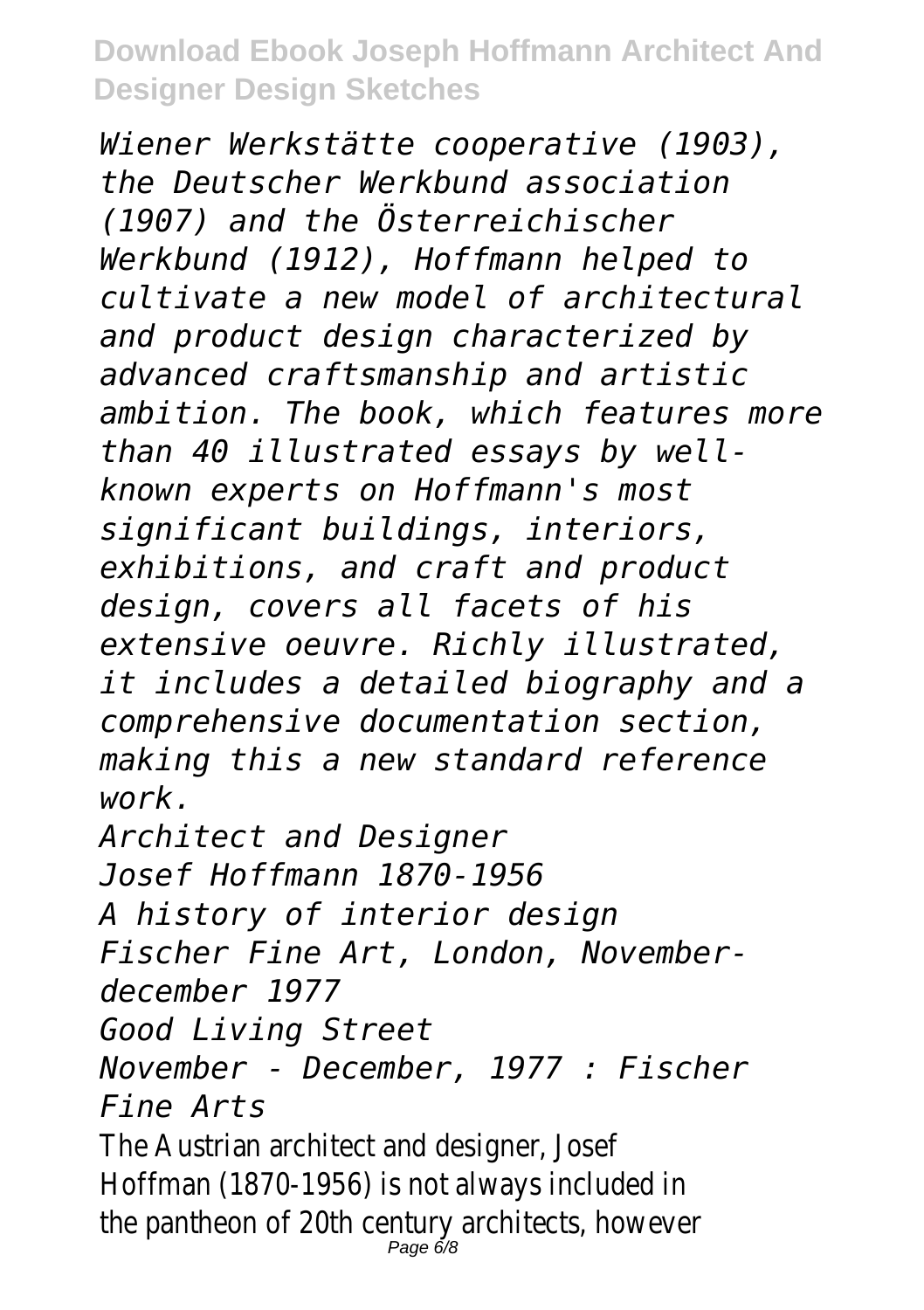he had a significant if underrated influence on European architecture, furniture and object design.

Text by Christian Witt-Dorring. Architect and designer : 1870-1956 A Birthplace of 20th Century Design : Including Works by Josef Hoffmann, Adolf Loos, Kolo Moser ... [et Al.] : [exhibition] 1981- , Fischer Fine Art Limited [Gallery], London Furniture, Design and Objects Brussels 1900 Vienna

1870-1956, Architect Designer

Josef Hoffmann Designs

As a co-founder of the Secession, the Wiener Werkstätte and the Österreichischer Werkbund, Josef Hoffmann (1870-1956) had a decisive influence on modern

Viennese architecture and design. Around 1948,

Hoffmann wrote this autobiography, tracing his life and career from his childhood to the founding of the Secession.

Brussels 1900 Vienna examines the complex cultural networks between Austria and Belgium (1880-1930), and situates these interrelations within a wider European context. The collection covers various fields, including literature, translation, music, theatre, visual arts, café culture, and architecture.

JOSEF HOFFMANN 1870-1956: Progress Through Beauty

Architect and Designer. November - December 1977 Fischer Fine Art Ltd. London